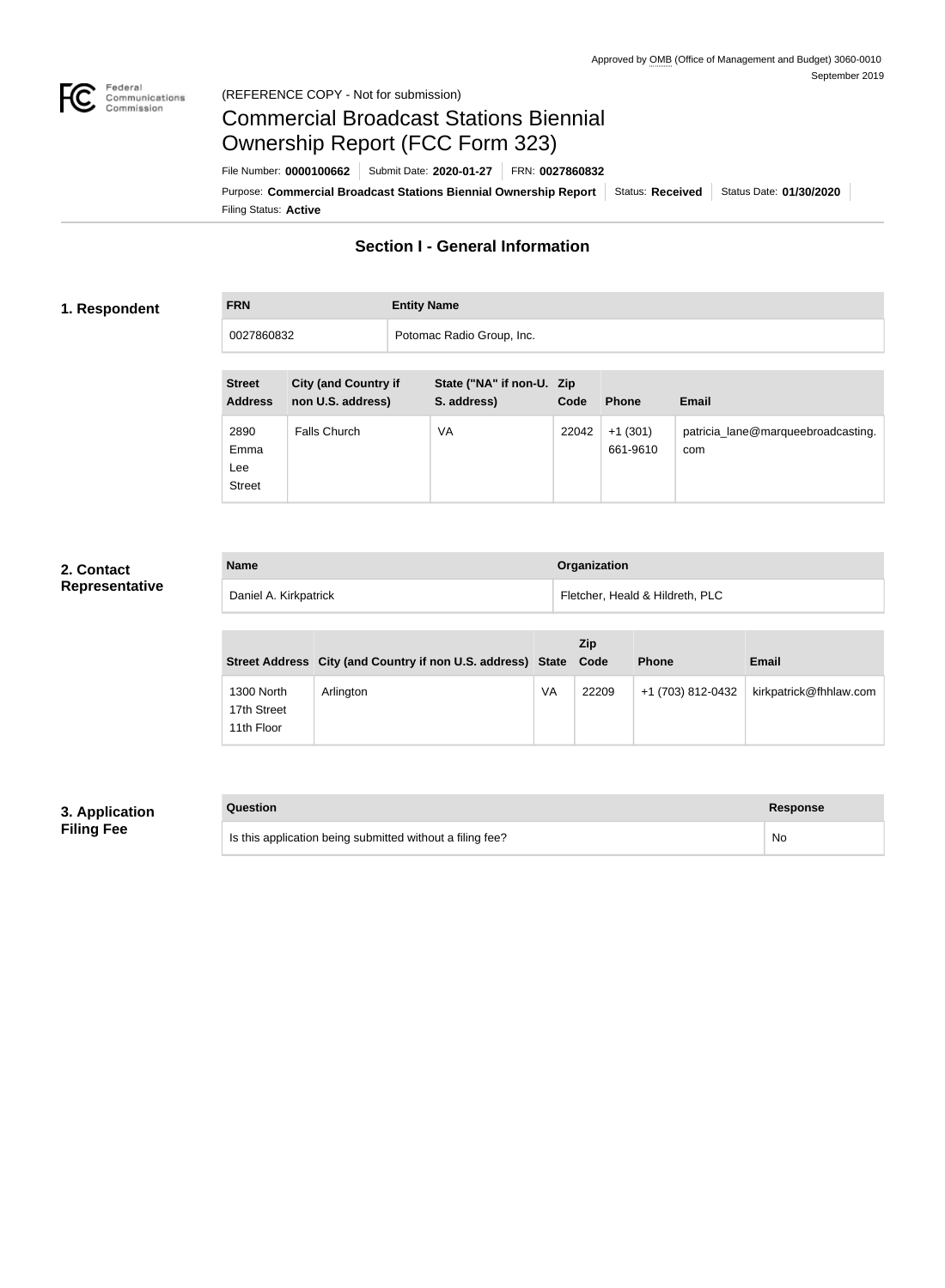| <b>Fees</b> | <b>Application Type</b> | <b>Form Number</b> | <b>Fee Code</b> | Quantity | <b>Fee Amount</b> | <b>Subtotal</b> |
|-------------|-------------------------|--------------------|-----------------|----------|-------------------|-----------------|
|             | <b>Biennial</b>         | Form 323           | <b>MAR</b>      | ∽        | 85                | \$140.00        |
|             |                         |                    |                 |          | Total             | \$140.00        |

#### **4. Nature of Respondent**

| (a) Provide the following information about the Respondent: |                        |  |
|-------------------------------------------------------------|------------------------|--|
| <b>Relationship to stations/permits</b>                     | Licensee               |  |
| <b>Nature of Respondent</b>                                 | For-profit corporation |  |

**(b) Provide the following information about this report:**

| <b>Purpose</b> | Biennial                                                                                                                                                                               |
|----------------|----------------------------------------------------------------------------------------------------------------------------------------------------------------------------------------|
| "As of" date   | 10/01/2019                                                                                                                                                                             |
|                | When filing a biennial ownership report or validating<br>and resubmitting a prior biennial ownership report, this<br>date must be Oct. 1 of the year in which this report is<br>filed. |

#### **5. Licensee(s) and Station(s)**

#### **Respondent is filing this report to cover the following Licensee(s) and station(s):**

| Licensee/Permittee Name   | <b>FRN</b> |
|---------------------------|------------|
| Potomac Radio Group, Inc. | 0027860832 |

| Fac. ID No. | <b>Call Sign</b> | <b>City</b>       | <b>State</b> | <b>Service</b> |
|-------------|------------------|-------------------|--------------|----------------|
| 48686       | <b>WUST</b>      | <b>WASHINGTON</b> | DC           | AM             |
| 54876       | <b>WCRW</b>      | LEESBURG          | VA           | AM             |

## **Section II – Biennial Ownership Information**

| 1. 47 C.F.R.           |  |  |
|------------------------|--|--|
| <b>Section 73.3613</b> |  |  |
| and Other              |  |  |
| <b>Documents</b>       |  |  |
|                        |  |  |

Licensee Respondents that hold authorizations for one or more full power television, AM, and/or FM stations should list all contracts and other instruments set forth in 47 C.F.R. Section 73.3613(a) through (c) for the facility or facilities listed on this report. In addition, attributable Local Marketing Agreements (LMAs) and attributable Joint Sales Agreements (JSAs) must be disclosed by the licensee of the brokering station on its ownership report. If the agreement is an attributable LMA, an attributable JSA, or a network affiliation agreement, check the appropriate box. Otherwise, select "Other." Non-Licensee Respondents, as well as Licensee Respondents that only hold authorizations for Class A television and/or low power television stations, should select "Not Applicable" in response to this question.

Not Applicable.

**2. Ownership Interests**

**(a)** Ownership Interests. This Question requires Respondents to enter detailed information about ownership interests by generating a series of subforms. Answer each question on each subform. The first subform listing should be for the Respondent itself. If the Respondent is not a natural person, also list each of the officers, directors, stockholders, non-insulated partners, non-insulated members, and any other persons or entities with a direct attributable interest in the Respondent pursuant to the standards set forth in 47 C.F.R. Section 73.3555. (A "direct" interest is one that is not held through any intervening companies or entities.) List each interest holder with a direct attributable interest in the Respondent separately.

Leave the percentage of total assets (Equity Debt Plus) field blank for an interest holder unless that interest holder has an attributable interest in the Respondent solely on the basis of the Commission's Equity Debt Plus attribution standard, 47 C.F.R. Section 73.3555, Note 2(i).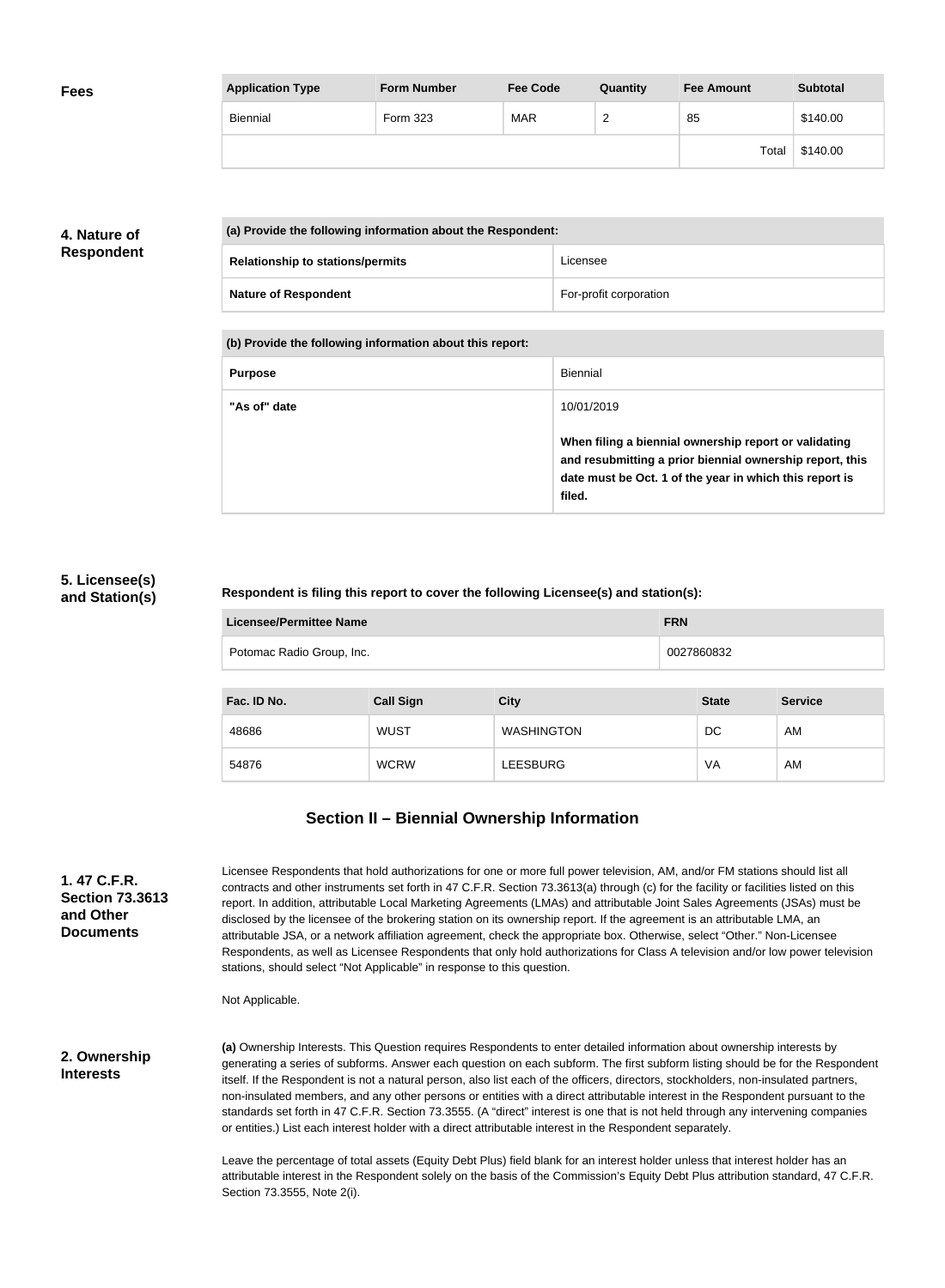In the case of vertical or indirect ownership structures, list only those interests in the Respondent that also represent an attributable interest in the Licensee(s) for which the report is being submitted.

Entities that are part of an organizational structure that includes holding companies or other forms of indirect ownership must file separate ownership reports. In such a structure do not report, or file a separate report for, any interest holder that does not have an attributable interest in the Licensee(s) for which the report is being submitted.

Please see the Instructions for further detail concerning interests that must be reported in response to this question.

The Respondent must provide an FCC Registration Number for each interest holder reported in response to this question. Please see the Instructions for detailed information and guidance concerning this requirement.

| <b>Ownership Information</b>                                                                                                     |                                                         |                      |                            |  |
|----------------------------------------------------------------------------------------------------------------------------------|---------------------------------------------------------|----------------------|----------------------------|--|
| <b>FRN</b>                                                                                                                       | 0027860832                                              |                      |                            |  |
| <b>Entity Name</b>                                                                                                               | Potomac Radio Group, Inc.                               |                      |                            |  |
| <b>Address</b>                                                                                                                   | PO Box                                                  |                      |                            |  |
|                                                                                                                                  | <b>Street 1</b>                                         | 2890 Emma Lee Street |                            |  |
|                                                                                                                                  | <b>Street 2</b>                                         |                      |                            |  |
|                                                                                                                                  | <b>City</b>                                             | <b>Falls Church</b>  |                            |  |
|                                                                                                                                  | State ("NA" if non-U.S.<br>address)                     | VA                   |                            |  |
|                                                                                                                                  | <b>Zip/Postal Code</b>                                  | 22042                |                            |  |
|                                                                                                                                  | Country (if non-U.S.<br>address)                        | <b>United States</b> |                            |  |
| <b>Listing Type</b>                                                                                                              | Respondent                                              |                      |                            |  |
| <b>Positional Interests</b><br>(check all that apply)                                                                            | Respondent                                              |                      |                            |  |
| <b>Tribal Nation or Tribal</b><br><b>Entity</b>                                                                                  | Interest holder is not a Tribal nation or Tribal entity |                      |                            |  |
| <b>Interest Percentages</b><br>(enter percentage values                                                                          | Voting                                                  | 0.0%                 | <b>Jointly Held?</b><br>No |  |
| from 0.0 to 100.0)                                                                                                               | <b>Equity</b>                                           | 0.0%                 |                            |  |
|                                                                                                                                  | <b>Total assets (Equity Debt</b><br>Plus)               | 0.0%                 |                            |  |
| Does interest holder have an attributable interest in one or more broadcast stations<br>No<br>that do not appear on this report? |                                                         |                      |                            |  |

**Ownership Information**

| <b>FRN</b>     | 0023166598                          |                       |  |
|----------------|-------------------------------------|-----------------------|--|
| Name           | Patricia R. Lane                    |                       |  |
| <b>Address</b> | PO Box                              |                       |  |
|                | <b>Street 1</b>                     | 4400 Brookeville Road |  |
|                | <b>Street 2</b>                     |                       |  |
|                | <b>City</b>                         | <b>Brookeville</b>    |  |
|                | State ("NA" if non-U.S.<br>address) | <b>MD</b>             |  |
|                | <b>Zip/Postal Code</b>              | 20833                 |  |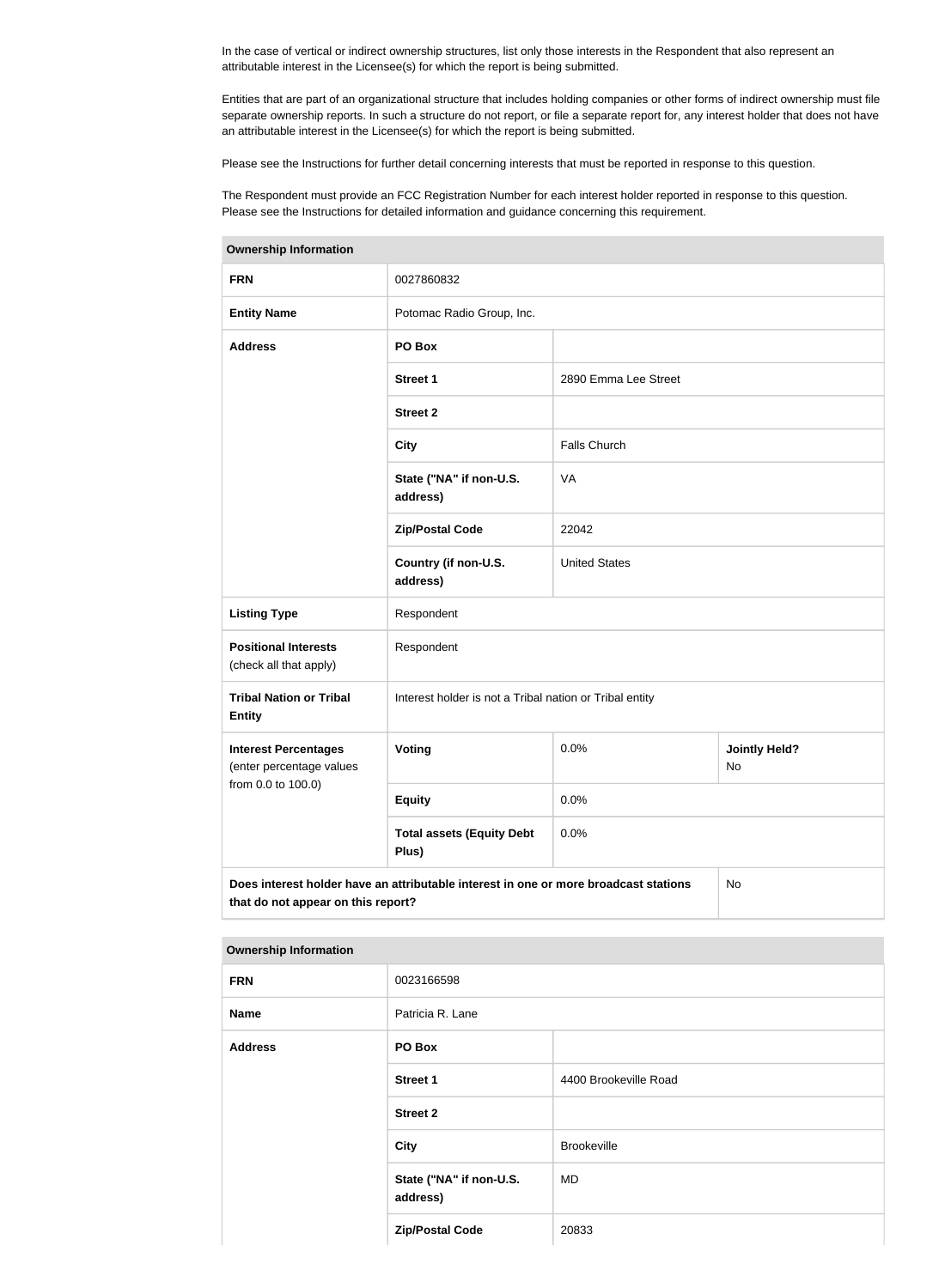|                                                                                      | Country (if non-U.S.<br>address)          | <b>United States</b>   |                                   |
|--------------------------------------------------------------------------------------|-------------------------------------------|------------------------|-----------------------------------|
| <b>Listing Type</b>                                                                  | Other Interest Holder                     |                        |                                   |
| <b>Positional Interests</b><br>(check all that apply)                                | Officer, Director, Owner, Stockholder     |                        |                                   |
| Citizenship, Gender,<br><b>Ethnicity, and Race</b><br><b>Information (Natural</b>    | <b>Citizenship</b>                        | <b>US</b>              |                                   |
|                                                                                      | Gender                                    | Female                 |                                   |
| <b>Persons Only)</b>                                                                 | <b>Ethnicity</b>                          | Not Hispanic or Latino |                                   |
|                                                                                      | Race                                      | White                  |                                   |
| <b>Interest Percentages</b><br>(enter percentage values                              | <b>Voting</b>                             | 30.0%                  | <b>Jointly Held?</b><br><b>No</b> |
| from 0.0 to 100.0)                                                                   | <b>Equity</b>                             | 30.0%                  |                                   |
|                                                                                      | <b>Total assets (Equity Debt</b><br>Plus) | 30.0%                  |                                   |
| Does interest holder have an attributable interest in one or more broadcast stations |                                           |                        | Yes                               |

#### **Ownership Information**

**that do not appear on this report?**

| <b>FRN</b>                                                | 0023166614                                |                        |                            |  |
|-----------------------------------------------------------|-------------------------------------------|------------------------|----------------------------|--|
| <b>Name</b>                                               | Brian J. Lane                             |                        |                            |  |
| <b>Address</b>                                            | PO Box                                    |                        |                            |  |
|                                                           | <b>Street 1</b>                           | 4400 Brookeville Road  |                            |  |
|                                                           | <b>Street 2</b>                           |                        |                            |  |
|                                                           | <b>City</b>                               | Brookeville            |                            |  |
|                                                           | State ("NA" if non-U.S.<br>address)       | <b>MD</b>              |                            |  |
|                                                           | <b>Zip/Postal Code</b>                    | 20833                  |                            |  |
|                                                           | Country (if non-U.S.<br>address)          | <b>United States</b>   |                            |  |
| <b>Listing Type</b>                                       | Other Interest Holder                     |                        |                            |  |
| <b>Positional Interests</b><br>(check all that apply)     | Officer, Director, Owner, Stockholder     |                        |                            |  |
| Citizenship, Gender,                                      | Citizenship                               | US                     |                            |  |
| <b>Ethnicity, and Race</b><br><b>Information (Natural</b> | Gender                                    | Male                   |                            |  |
| Persons Only)                                             | <b>Ethnicity</b>                          | Not Hispanic or Latino |                            |  |
|                                                           | Race                                      | White                  |                            |  |
| <b>Interest Percentages</b><br>(enter percentage values   | <b>Voting</b>                             | 30.0%                  | <b>Jointly Held?</b><br>No |  |
| from 0.0 to 100.0)                                        | <b>Equity</b>                             | 30.0%                  |                            |  |
|                                                           | <b>Total assets (Equity Debt</b><br>Plus) | 30.0%                  |                            |  |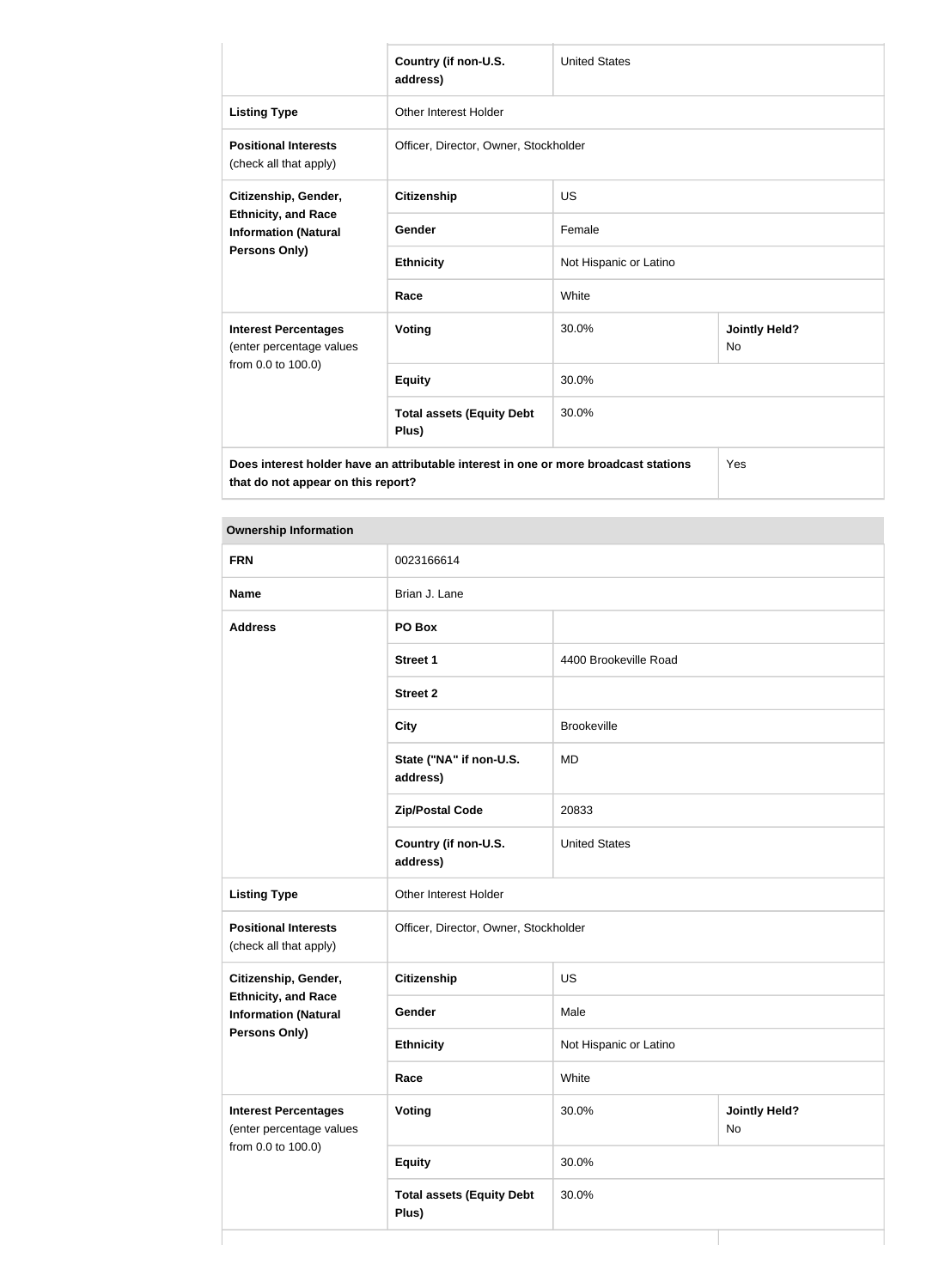| <b>Ownership Information</b>                                                                                               |                                                                                                                                                            |                        |                            |  |
|----------------------------------------------------------------------------------------------------------------------------|------------------------------------------------------------------------------------------------------------------------------------------------------------|------------------------|----------------------------|--|
| <b>FRN</b>                                                                                                                 | 9990135776                                                                                                                                                 |                        |                            |  |
| <b>Name</b>                                                                                                                | Danny Ray Masden                                                                                                                                           |                        |                            |  |
| <b>Address</b>                                                                                                             | PO Box                                                                                                                                                     |                        |                            |  |
|                                                                                                                            | <b>Street 1</b>                                                                                                                                            | 1188 Broad Creek Place |                            |  |
|                                                                                                                            | <b>Street 2</b>                                                                                                                                            |                        |                            |  |
|                                                                                                                            | <b>City</b>                                                                                                                                                | Herndon                |                            |  |
|                                                                                                                            | State ("NA" if non-U.S.<br>address)                                                                                                                        | <b>VA</b>              |                            |  |
|                                                                                                                            | <b>Zip/Postal Code</b>                                                                                                                                     | 20170                  |                            |  |
|                                                                                                                            | Country (if non-U.S.<br>address)                                                                                                                           | <b>United States</b>   |                            |  |
| <b>Listing Type</b>                                                                                                        | Other Interest Holder                                                                                                                                      |                        |                            |  |
| <b>Positional Interests</b><br>(check all that apply)                                                                      | Officer, Director, Owner, Stockholder                                                                                                                      |                        |                            |  |
| Citizenship, Gender,                                                                                                       | <b>Citizenship</b>                                                                                                                                         | <b>US</b>              |                            |  |
| <b>Ethnicity, and Race</b><br><b>Information (Natural</b>                                                                  | Gender                                                                                                                                                     | Male                   |                            |  |
| <b>Persons Only)</b>                                                                                                       | <b>Ethnicity</b>                                                                                                                                           | Not Hispanic or Latino |                            |  |
|                                                                                                                            | Race                                                                                                                                                       | White                  |                            |  |
| <b>Interest Percentages</b><br>(enter percentage values                                                                    | <b>Voting</b>                                                                                                                                              | 40.0%                  | <b>Jointly Held?</b><br>No |  |
| from 0.0 to 100.0)                                                                                                         | <b>Equity</b>                                                                                                                                              | 40.0%                  |                            |  |
|                                                                                                                            | <b>Total assets (Equity Debt</b><br>Plus)                                                                                                                  | 40.0%                  |                            |  |
| Does interest holder have an attributable interest in one or more broadcast stations<br>that do not appear on this report? |                                                                                                                                                            |                        | <b>No</b>                  |  |
|                                                                                                                            |                                                                                                                                                            |                        |                            |  |
|                                                                                                                            | (b) Respondent certifies that any interests, including equity, financial, or voting<br>Yes<br>interests, not reported in this filing are non-attributable. |                        |                            |  |

If "No," submit as an exhibit an explanation.

| (c) Does the Respondent or any reported interest holder<br>hold an attributable interest in any newspaper entities in<br>the same market as any station for which this report is<br>filed, as defined in 47 C.F.R. Section 73.3555? |
|-------------------------------------------------------------------------------------------------------------------------------------------------------------------------------------------------------------------------------------|
| If "Yes," provide information describing the interest(s), using<br>EITHER the subform OR the spreadsheet option below.<br>Respondents with a large number (50 or more) of entries to<br>submit should use the spreadsheet option.   |
|                                                                                                                                                                                                                                     |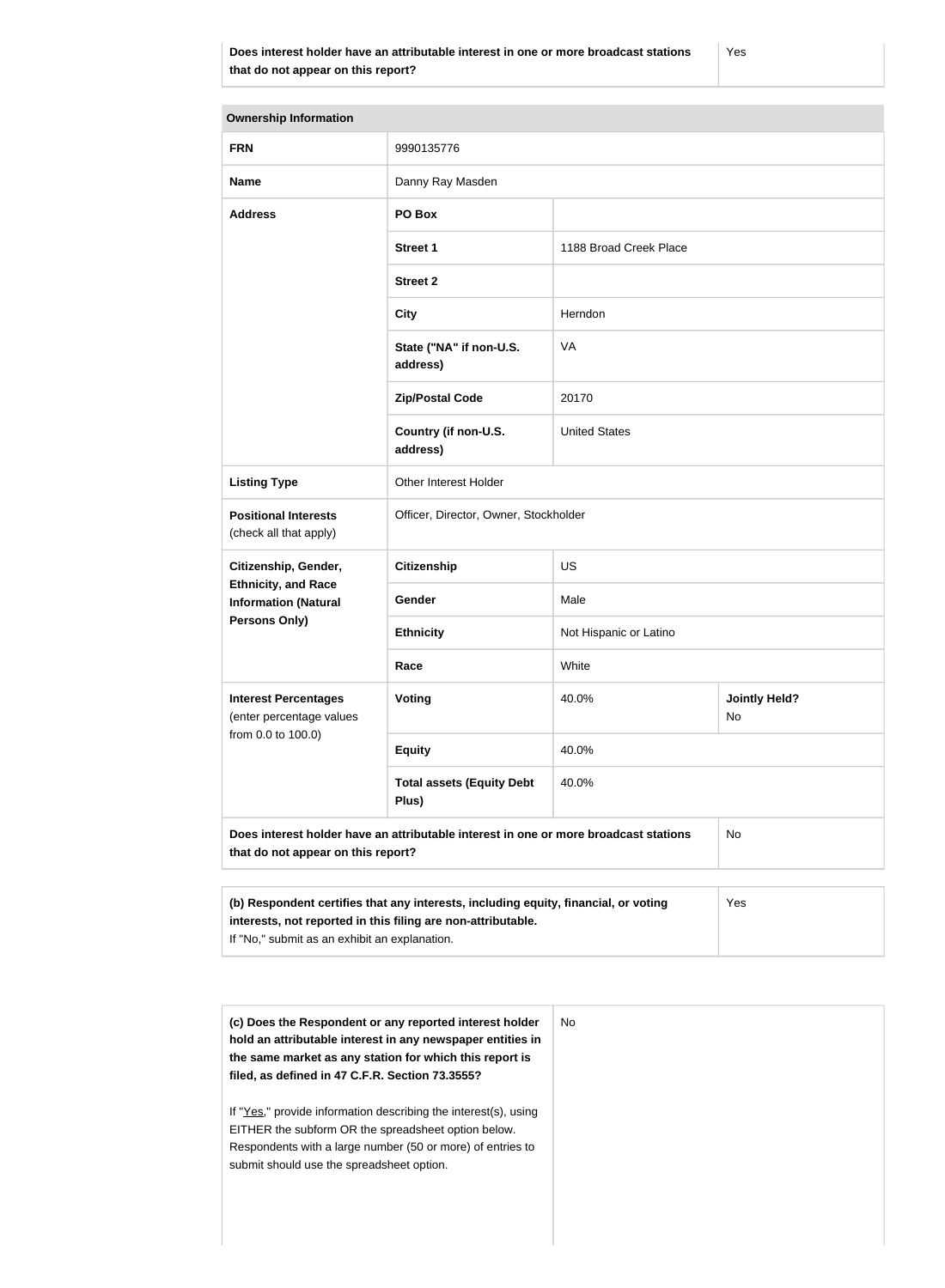| NOTE: Spreadsheets must be submitted in a special XML          |
|----------------------------------------------------------------|
| Spreadsheet format with the appropriate structure that is      |
| specified in the documentation. For instructions on how to     |
| use the spreadsheet option to complete this question           |
| (including templates to start with), please Click Here.        |
|                                                                |
| If using the subform, leave the percentage of total assets     |
| (Equity Debt Plus) field blank for an interest holder unless   |
| that interest holder has an attributable interest in the       |
| newspaper entity solely on the basis of the Commission's       |
| Equity Debt Plus attribution standard, 47 C.F.R. Section       |
| 73.3555, Note 2(i). If using an XML Spreadsheet, enter "NA"    |
| into the percentage of total assets (Equity Debt Plus) field   |
| for an interest holder unless that interest holder has an      |
|                                                                |
| attributable interest in the newspaper entity solely on the    |
| basis of the Commission's Equity Debt Plus attribution         |
| standard.                                                      |
|                                                                |
| The Respondent must provide an FCC Registration Number         |
| for each interest holder reported in response to this          |
| question. Please see the Instructions for detailed information |
| and guidance concerning this requirement.                      |
|                                                                |

**(d) Are any of the individuals listed as an attributable interest holder in the Respondent married to each other or related to each other as parentchild or as siblings?** Yes

If "Yes," provide the following information for each such the relationship.

| <b>Family Relationships</b> |            |             |                 |
|-----------------------------|------------|-------------|-----------------|
| <b>FRN</b>                  | 0023166598 | <b>Name</b> | Patricia R Lane |
| <b>FRN</b>                  | 0023166614 | <b>Name</b> | Brian J Lane    |
| Relationship                | Spouses    |             |                 |

| (e) Is Respondent seeking an attribution exemption for any officer or director with<br>duties wholly unrelated to the Licensee(s)?                                                                  | No. |
|-----------------------------------------------------------------------------------------------------------------------------------------------------------------------------------------------------|-----|
| If "Yes," complete the information in the required fields and submit an Exhibit fully describing<br>that individual's duties and responsibilities, and explaining why that individual should not be |     |
| attributed an interest.                                                                                                                                                                             |     |

**3. Organizational Chart (Licensees Only)**

Attach a flowchart or similar document showing the Licensee's vertical ownership structure including the Licensee and all entities that have attributable interests in the Licensee. Licensees with a single parent entity may provide a brief explanatory textual Exhibit in lieu of a flowchart or similar document. Licensees without parent entities should so indicate in a textual Exhibit.

**Non-Licensee Respondents should select "N/A" in response to this question.**

Potomac Radio Group, Inc holds the license for WCRW and WUST. It does not hold an interest in any other company, nor is it held by any other entity.

#### **Section III - Certification**

| <b>Certification</b> | <b>Section</b>                  | Question | <b>Response</b> |
|----------------------|---------------------------------|----------|-----------------|
|                      | <b>Authorized Party to Sign</b> |          |                 |
|                      |                                 |          |                 |